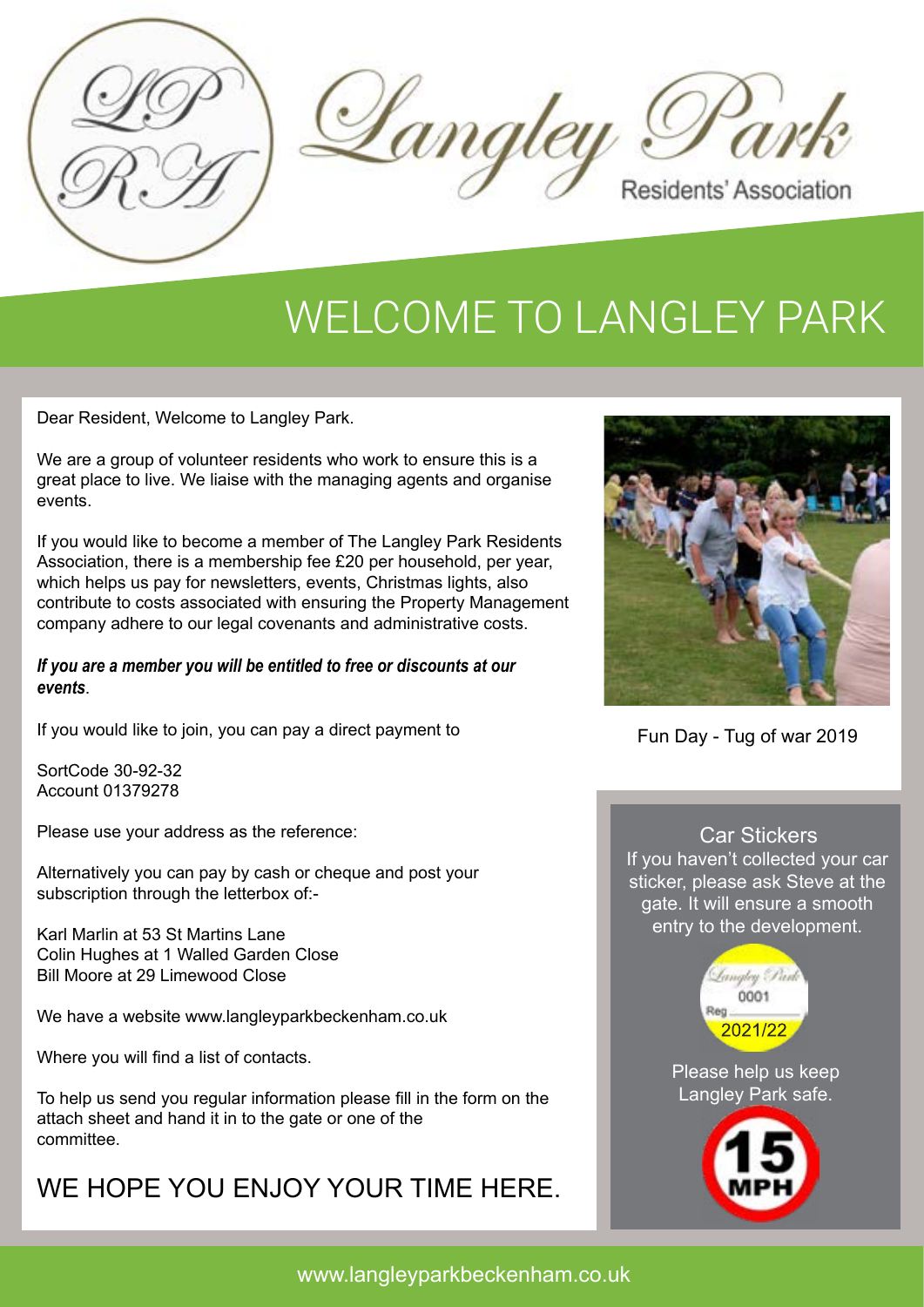# WELCOME TO LANGLEY PARK

Phone number for the security gate is 020 8650 6591

The Security Guards are:-

Monday to Friday Day Steve

Monday to Friday Evening Graham.



There is a pick your own herb garden besides the pond in Morgan Walk for residents.

#### COVENANT

Please note that properties in Langley Park have a covenant.

Please check this before making any external changes to your property. If in doubt please contact the managing agents

Also construction work is only allowed:

Monday to Friday 8am - 6pm Saturday 8am - 1pm

Sunday NO COMMERCIAL WORK Bank Holidays NO COMMERCIAL WORK

#### **PARKING**

Please park responsibly, there are young children and people with baby buggies and wheelchairs, walking on the pavements around the development.



### COMMERCIAL VEHICLES TRUCK OR VAN CAN NOT BE PARKED IN LANGLEY PARK OVER NIGHT.



If the out going resident has not handed over their key fobs for the external gates to you, please contact the managing agents. See our website for details.



PLEASE USE OUR DOG WASTE BINS NOT GENERAL RUBBISH BINS